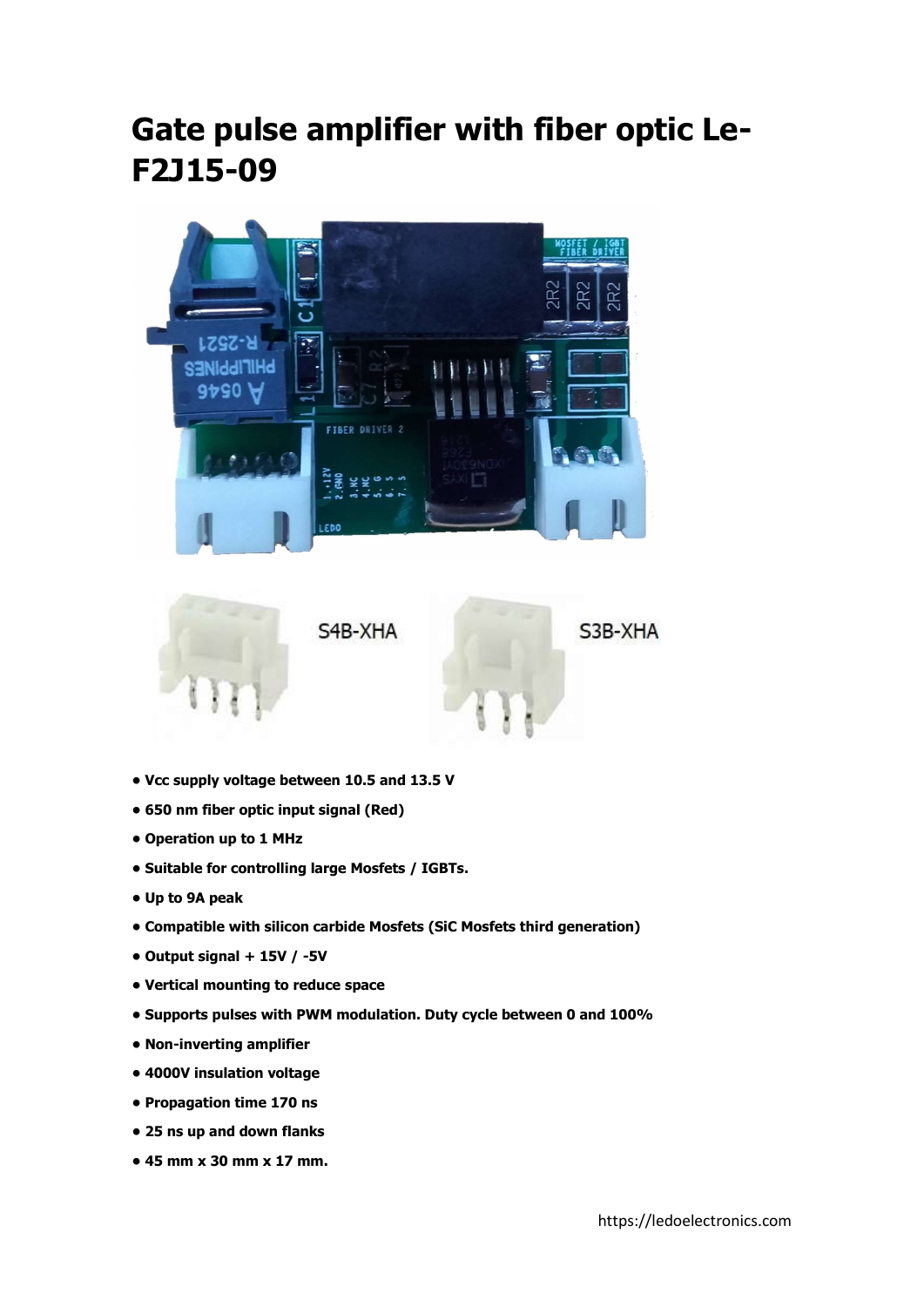The module has been designed using high quality components and high efficiency. It uses the IXDI609YI integrated circuit from IXYS; These amplifiers have been implemented to control large MOSFETs and IGBTs, and their output signal can reach current peaks of up to 9 A.

The on and off time of the controlled MOSFET or IGBT can be modified by selecting other values for resistors R4, R5, R6. The C9 capacitor aims to decrease the Miller effect.

Control pulses reach the driver through the Avago Technologies R-2521Z fiber optic receiver, which has its maximum sensitivity at 650 nm, which corresponds to red. The use of fiber optic guarantees high immunity against noise, and a high isolation voltage, although in our case the maximum isolation voltage is 4 KV, limited by the Murata MGJ2D121505CS isolated DC-DC converter used to power the circuit .

In the control part, it is recommended to use the Avago T-1521 transmitter, but the Everlight PLT133, or any other red light transmitter can be used up to a simple red LED.

The driver must be placed on the power board, as close as possible to the transistor to be controlled, to reduce the parasitic inductance. The connectors present in the module are: 03JQ-BT and 04JQ-BT of the JST company, so on the power board where they are to be used, the connectors S3B-XHA and S4B-XHA, female connectors that must be used They are supplied with each module.

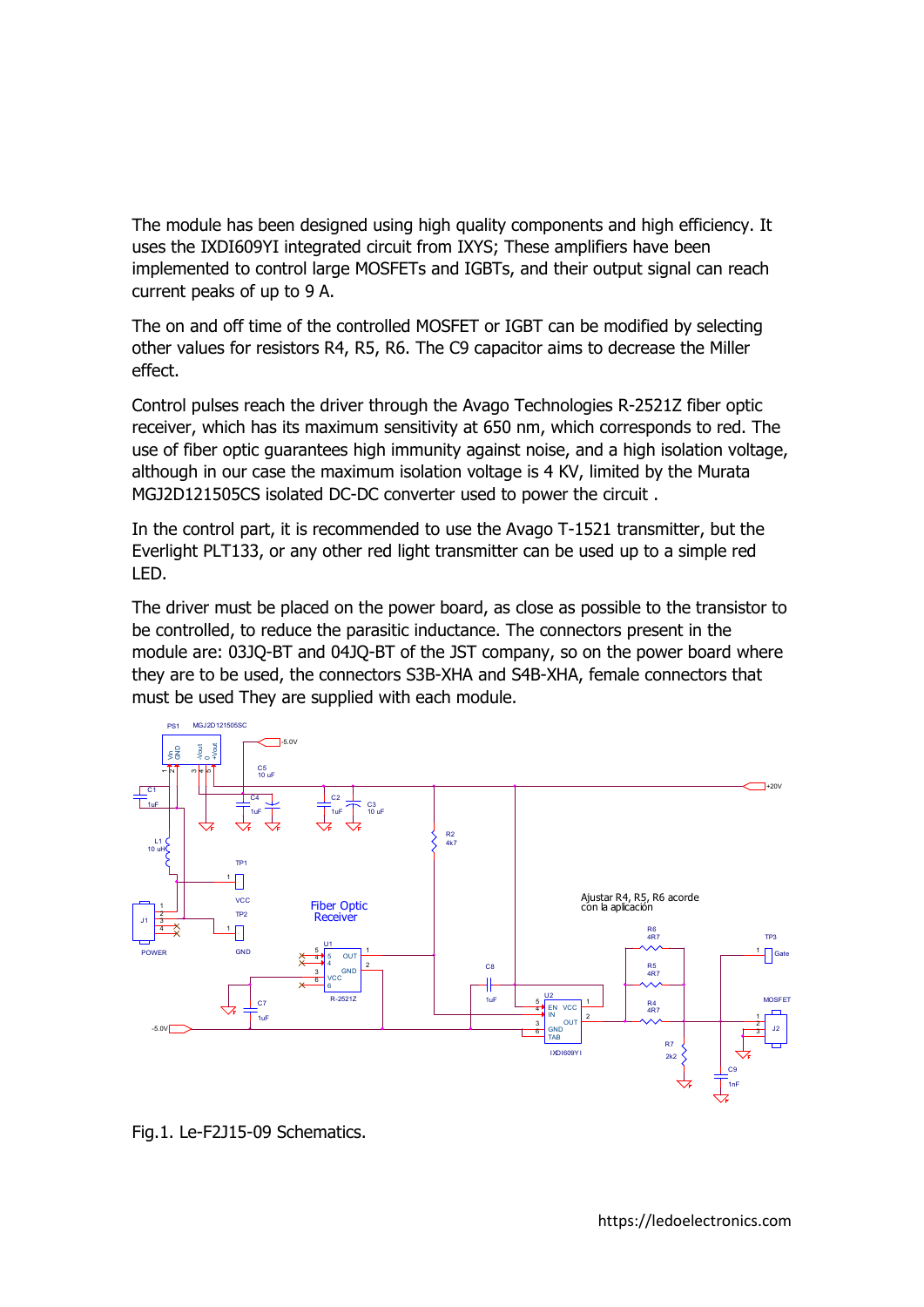

Fig.2. Signal in the Gate of MOSFET IXFH50N60P3 from IXYS at 130 kHz.



Fig.3. Amplifier output signal controlling the third generation SiC Mosfet C3M0065090 manufactured by Cree WolfSpeed.

Figure 4 shows the driver's work on a Cree 40A and 900V silicon carbide transistor (WolfSpeed), which has an input capacitance around 660 pF. The frequency exceeds 1000 KHz. The blue curve is the control signal in the light emitting LED; the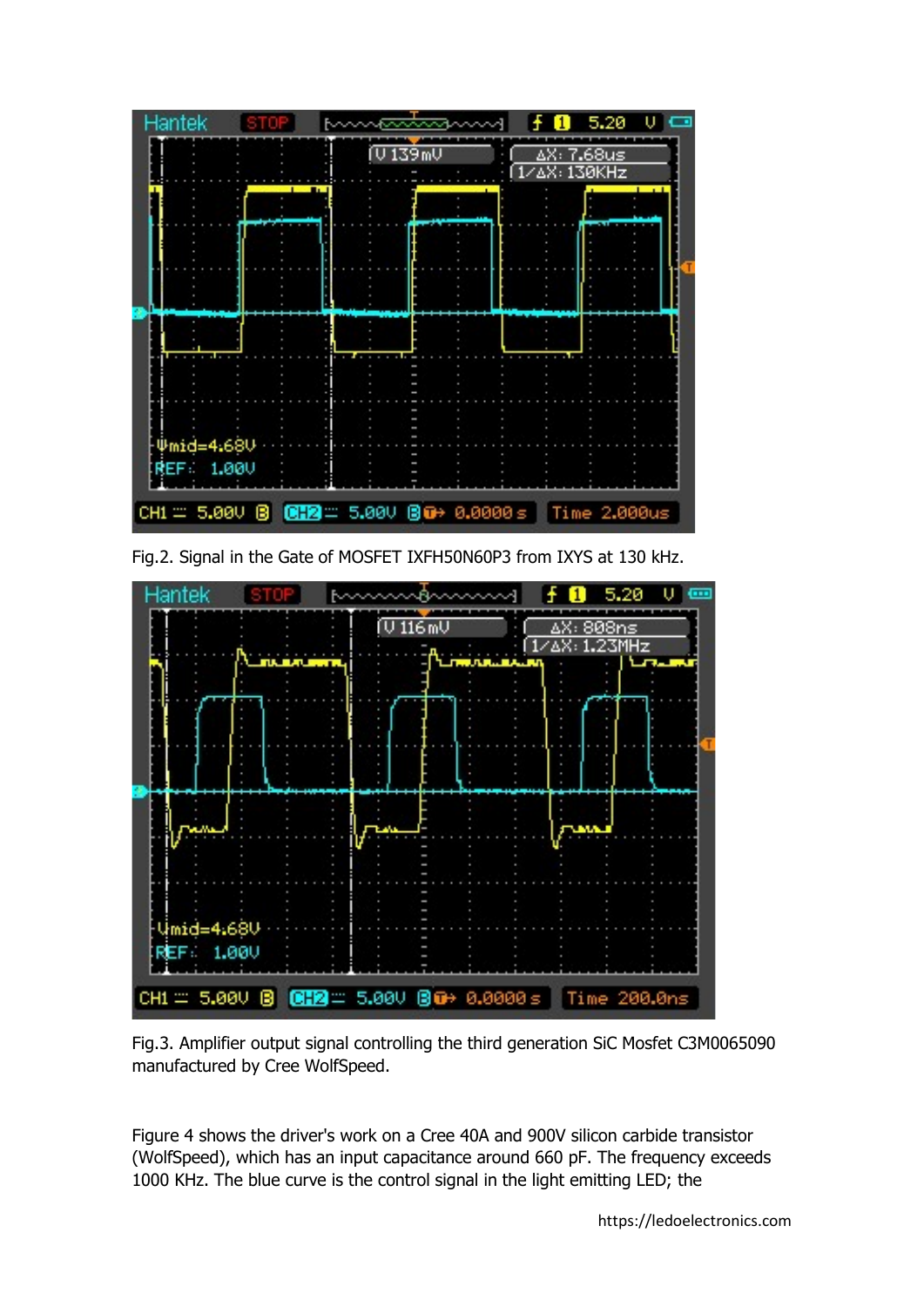propagation time can be clearly seen, somewhat less than 200 ns. The rising and falling edges of the signal in the Gate of the transistor can be modified by means of resistors R4, R5 and R6.

The maximum operating frequency of the amplifier is 1.2 MHz and depends on the total capacitance between the gate and the supplier of the transistor to be controlled, so that the total power consumed does not exceed two Watts (it is the power of the DC-DC converter that feeds the circuit), taking into account that the consumption power of the vacuum amplifier is 0.9 Watts. In other words, the control power consumed by the transistor that is controlled must not exceed 1.1 W.

The power required to control a MOSFET or IGBT can be calculated by knowing the input capacitance of the transistor or the load of the input circuit, parameters that appear on the datasheet of each transistor.

$$
P=C.f.V^2
$$

 $P = 0.f.V$ 

Where P is the necessary power in Watts,

C is the input capacitance in Farads,

Q is the charge of the input circuit of the transistor in Coulombs,

 $f$  is the switching frequency in Hz

V is the amplitude of the signal at the output of the amplifier from peak to peak ( $V =$ 20V)

For example, for the IXYS IXFK80N60P3 80A 600V MOSFET whose input capacitance C = 13.1 nF, the maximum switching frequency at which the amplifier can operate safely and for a long time would be:

$$
f_{max} = \frac{P}{C.V^2} = \frac{1.1}{13.1E - 9.20^2} = 209923 Hz \approx 210 kHz
$$

For the 35A 1200V Silicon Carbide MOSFET made by Rohm SCT2080KE, the input capacitance is 2080pF. In this case, our driver could work up to a frequency of:

$$
f_{max} = \frac{P}{C.V^2} = \frac{1.1}{2.08E - 9.20^2} = 1322115 Hz = 1.32 MHz
$$

In high voltage applications, the maximum frequency must be reduced by up to 60%, due to the Miller effect.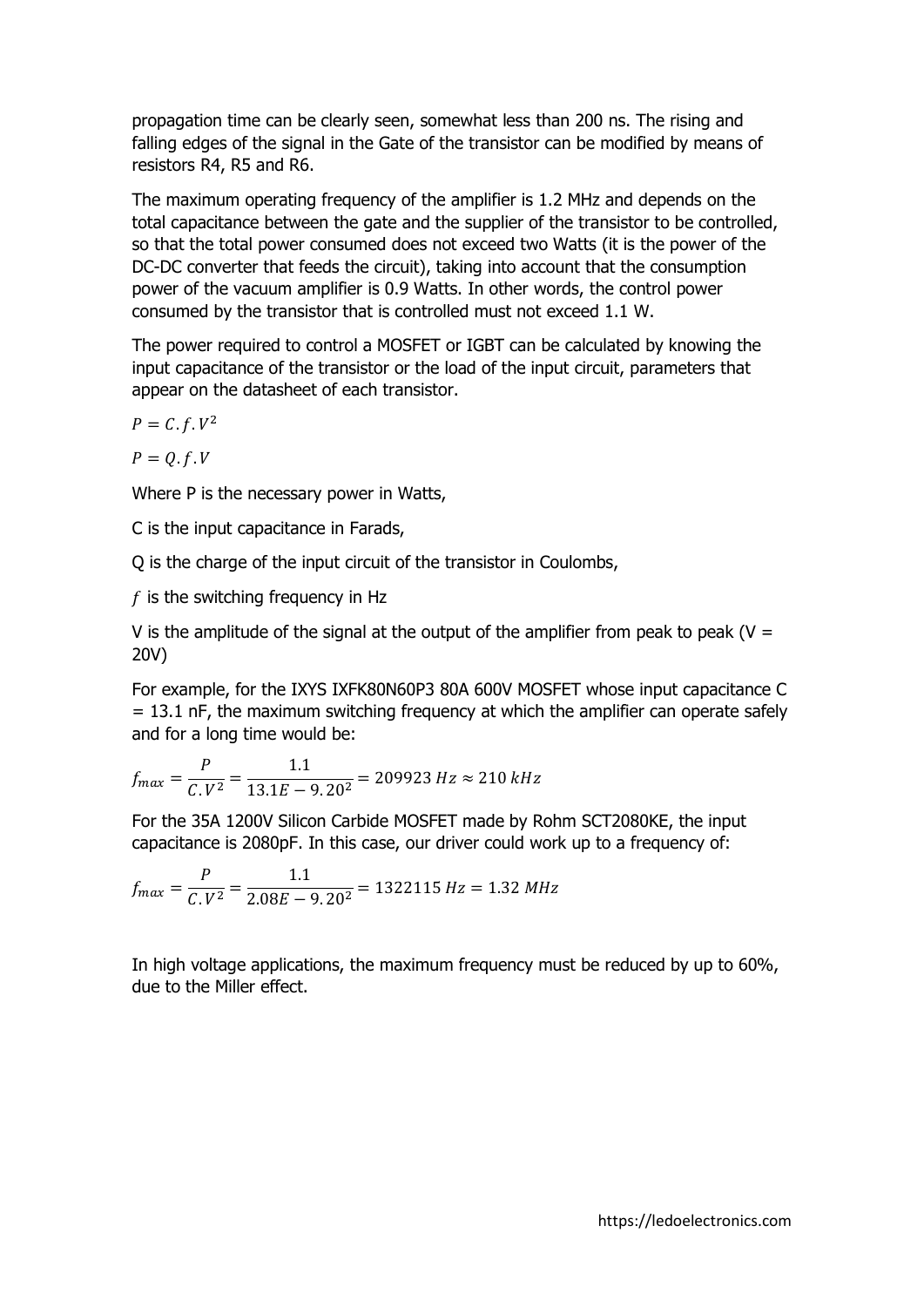

Fig.4. Pcb Footprint.



Fig.5. Device Name meaning.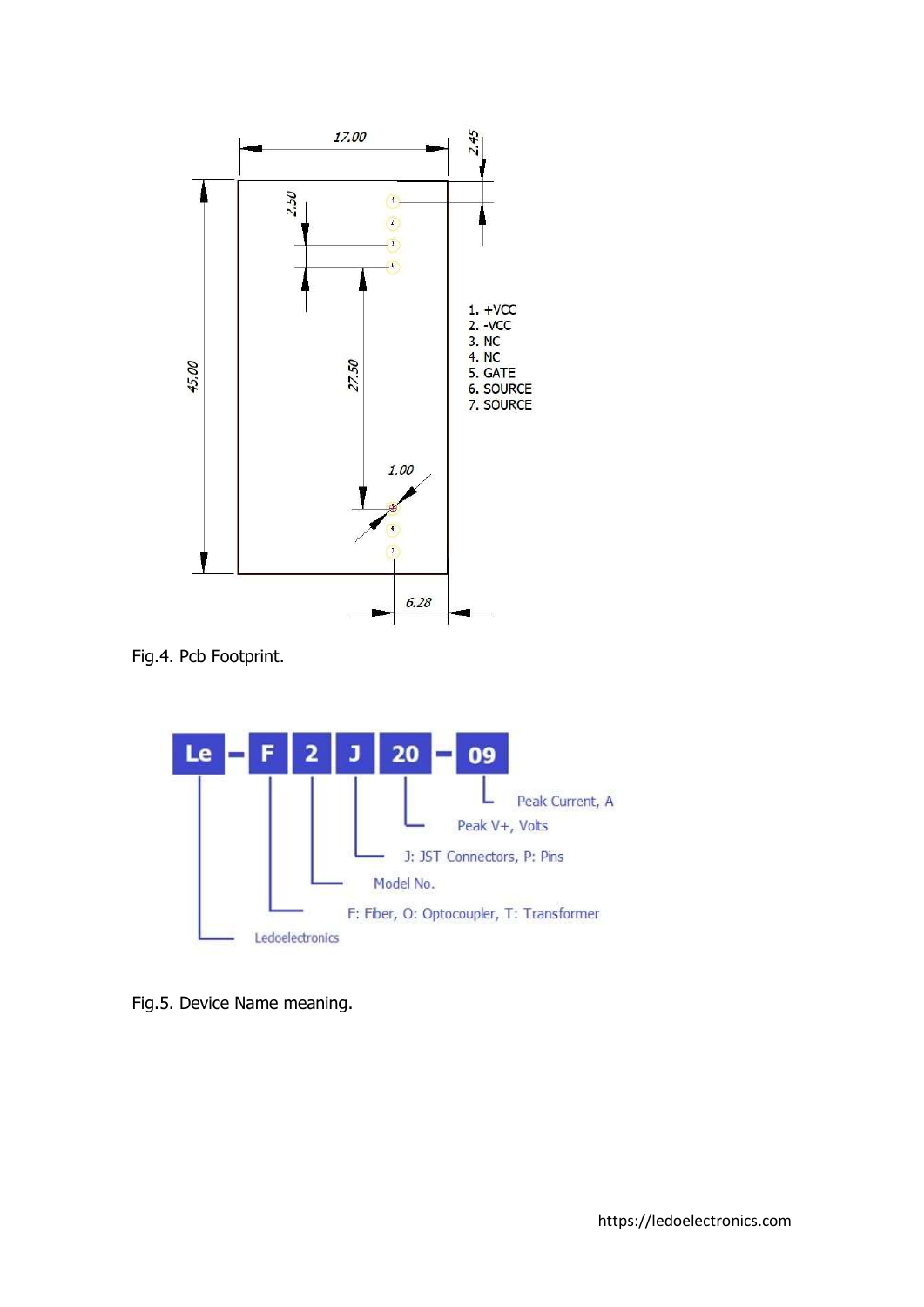

Fig.6. Avago HFBR-15X1Z/25X1Z.



https://ledoelectronics.com